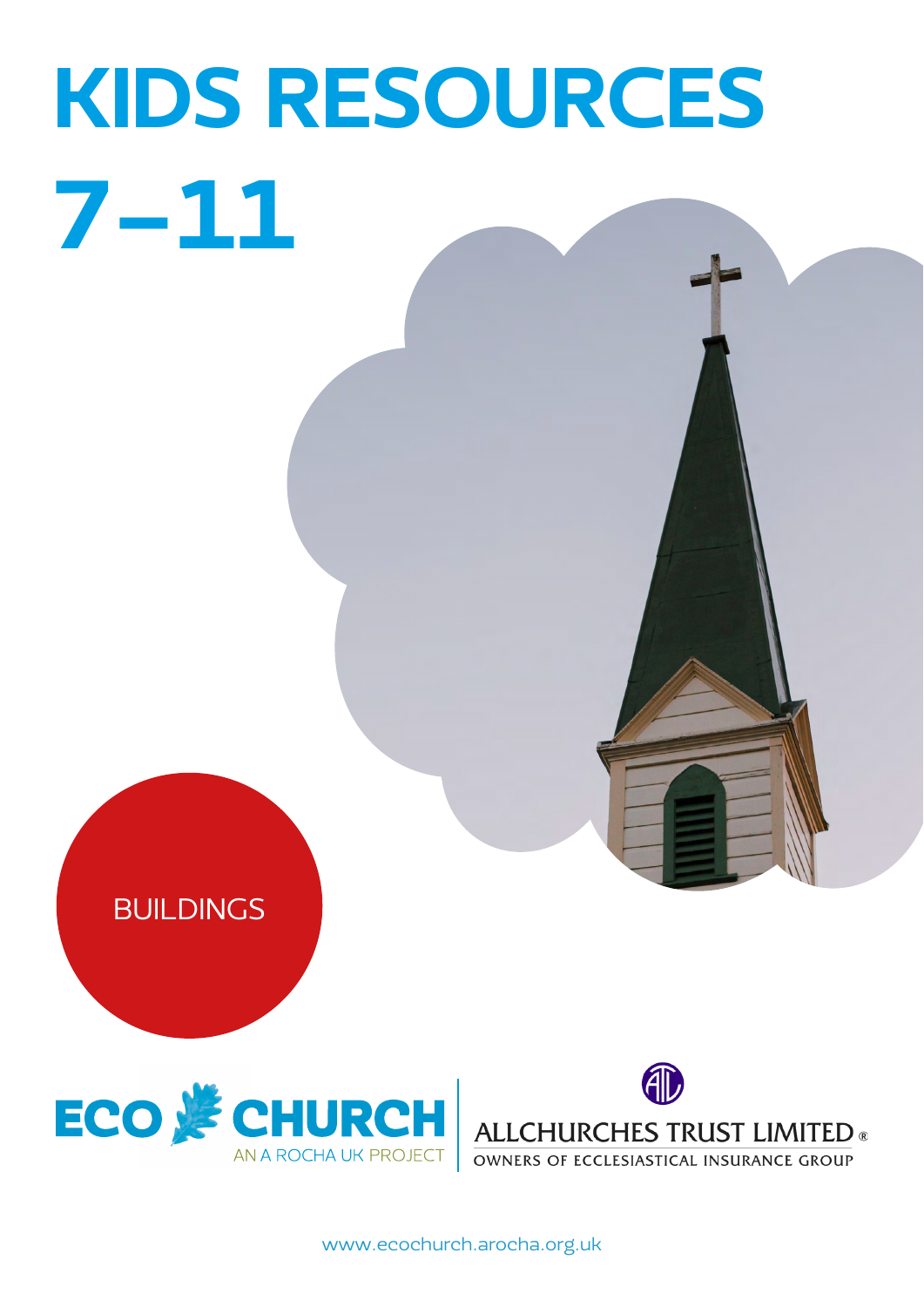

#### What's in the bag?

What can you do with each item?

#### Materials:

- Around 10 items of (clean) rubbish from the church e.g. plastic bottle, scrunched up notices, paper cup, biscuit wrapper, tea bag, bottle from the communion wine, coffee jar etc…
- A large bag to put the rubbish items in.

#### Instructions:

- Ask a child to put their hand into the bag and find an object.
- Describe what they can feel to the rest of the group.
- Ask the rest of the group for their predictions.
- Ask the child with their hand in the bag for their predictions.
- Pull out the object of rubbish and name it.
- Swap to a new child and repeat until all objects are identified.

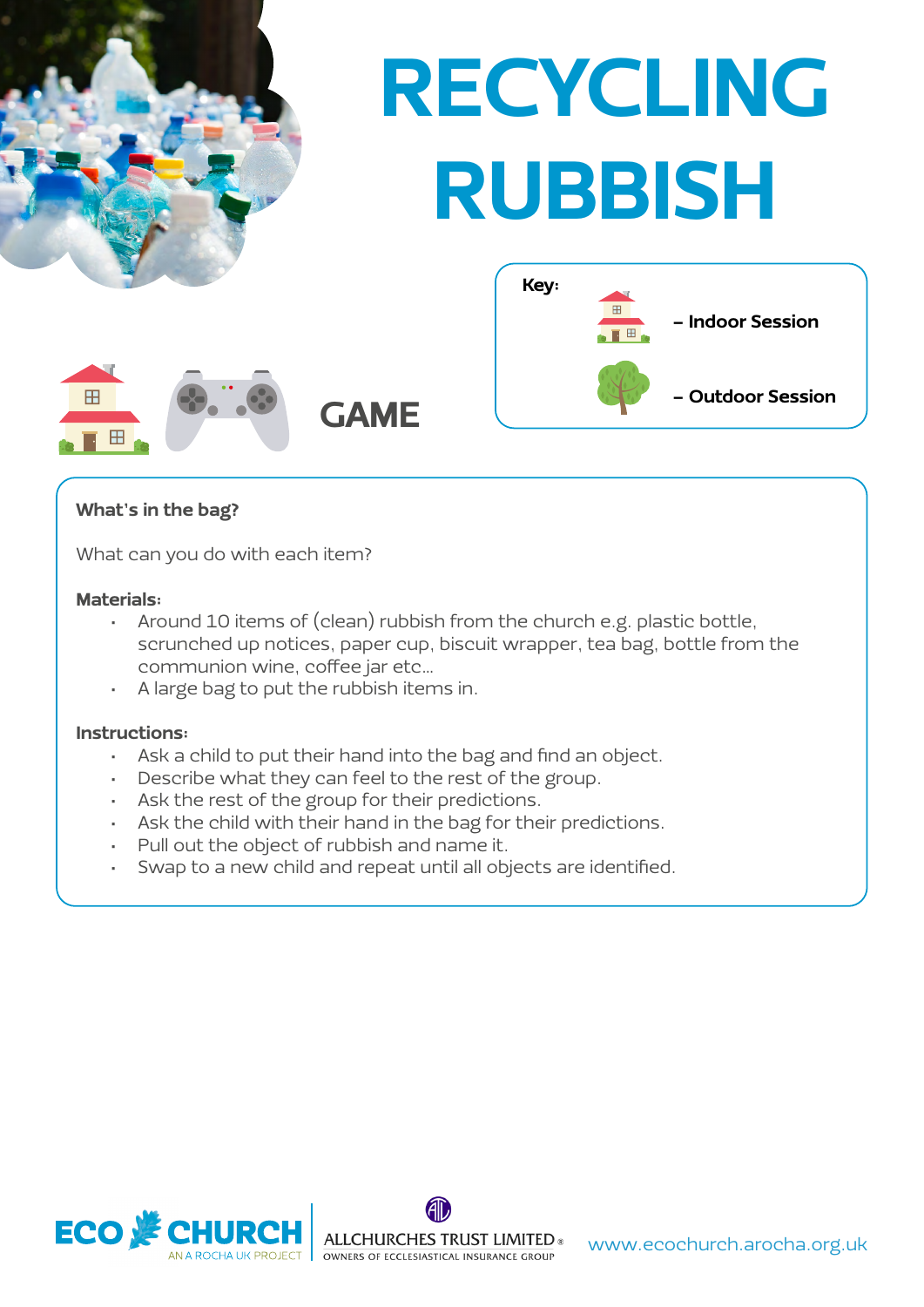

#### North, South, East West

#### Instructions:

(Before this game, make sure that you know where the directions are!)

- Tell the children which direction is North and identify the boundary (e.g. fence, tree, wall etc…)
- Work out the other 3 directions with the group and identify the boundaries.
- Call out a direction and all children run to the boundary: last child to get to the boundary is out.
- If the children are finding this too easy, add in north-west, south-east etc…



### **BIBLE**

#### Introduction

Today we are going to be learning about how our buildings are meant to give glory to God. We will think about how we use our church building and how we can use it in a way which looks after God's creation.

We will be thinking about the waste we create in our everyday lives, and how we can reduce, reuse, repurpose and rethink rubbish in creative ways. Did you know that the natural world does not create waste – everything is broken down and made into something useful for other creatures or plants. (You could also watch this quick video: <https://www.youtube.com/watch?v=-D5zxRsjTRM>)

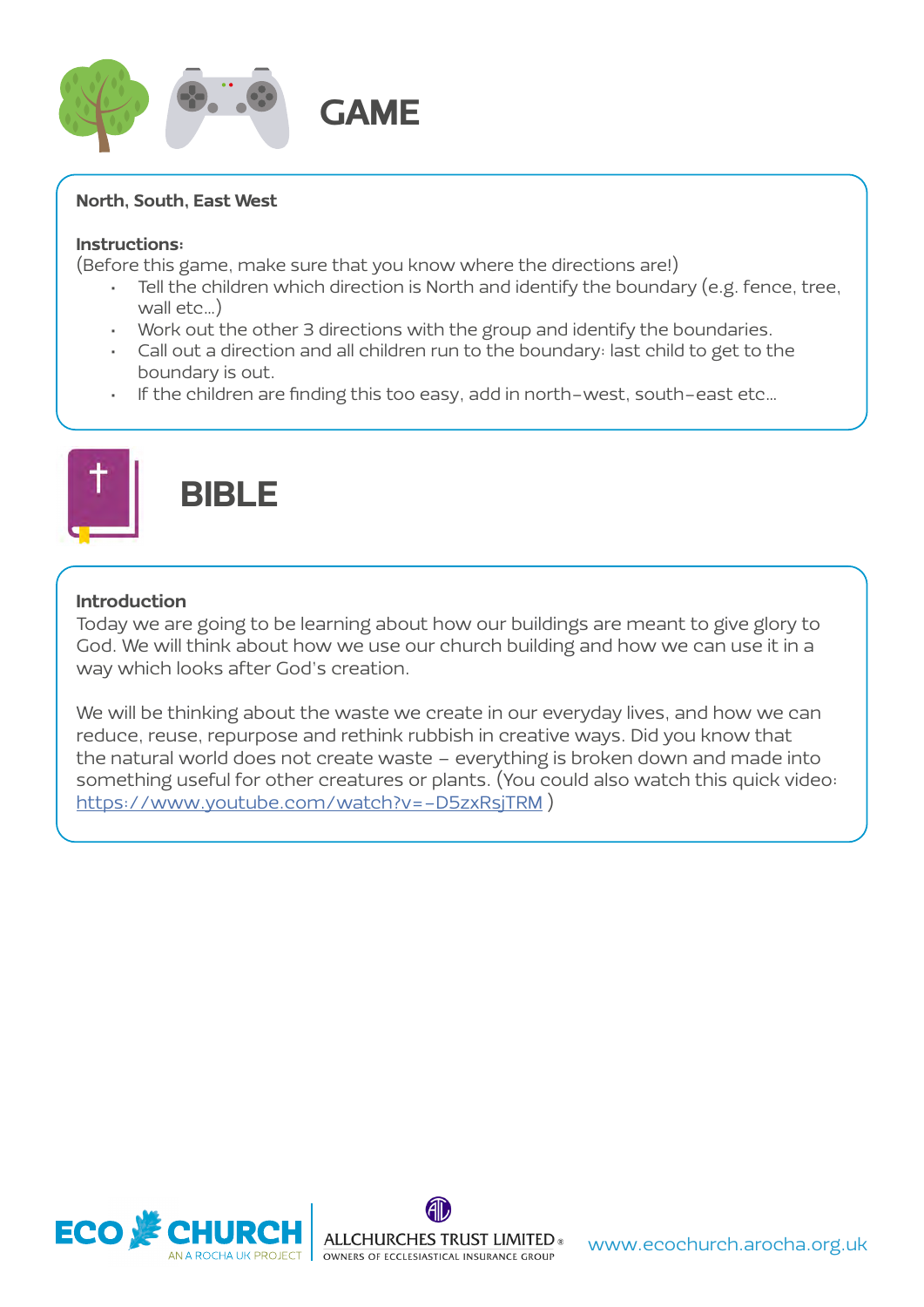

## BIBLE CONTINUED

#### Bible reading: Nehemiah (Summary story of Nehemiah 1 – 13)

Nehemiah lived in Susa, the capital of the Persian empire, and he was a servant to King Artaxerxes, the King of Persia. But Nehemiah was not Persian – he was a Jew and came from Jerusalem, but along with all the people of God, he had been forced out of his home country and taken to Persia. He and all the other Jews were not allowed to return to their homes, but he continued to love God.

One day, as he was preparing food and drink for the King, he heard the news that his beloved city had been destroyed; that the city walls were broken and that the gates had been burnt down. When he heard this, he was really upset. He cried out, "God! Please help us! Your city and our city has been destroyed and we need your help!" When he took the food and drink to the King, the King noticed that he was upset and so Nehemiah told him the sad news. King Artaxerxes was a kind king and said that Nehemiah was allowed to go back to Jerusalem to rebuild the walls. He gave him an army to protect him as well as building materials and a letter that said he was happy for Nehemiah to be doing this. God had answered Nehemiah's prayer wonderfully.

As Nehemiah travelled back to Jerusalem with the army, building materials and his letter, he was full of excitement and hope that he could quickly repair the walls. But when he arrived, all he saw was damage and destruction; he saw the waste of broken bricks and rubbish rocks lying around him; signs of the fighting and wars that had happened before. He felt hopeless because everything looked rubbish.

But, then he thought about God and he knew that God had given him all he needed to do his job: he had the army, the building materials and the letter. And as he looked around again, he saw that the rocks and stones were perfect for repairing the wall: he could reuse the old materials to remake the walls strong again. The excitement grew in him and he knew what he had to do!

Some of the people who lived nearby laughed at him for using the old material and said that it would never work – they said that the walls would not even be able to stop a fox! They even started to bully him and tell lies about him - but Nehemiah did not listen and he used all the rubbish rocks and broken bricks and made them into something new and powerful: a wonderful wall which would protect God's city once again.

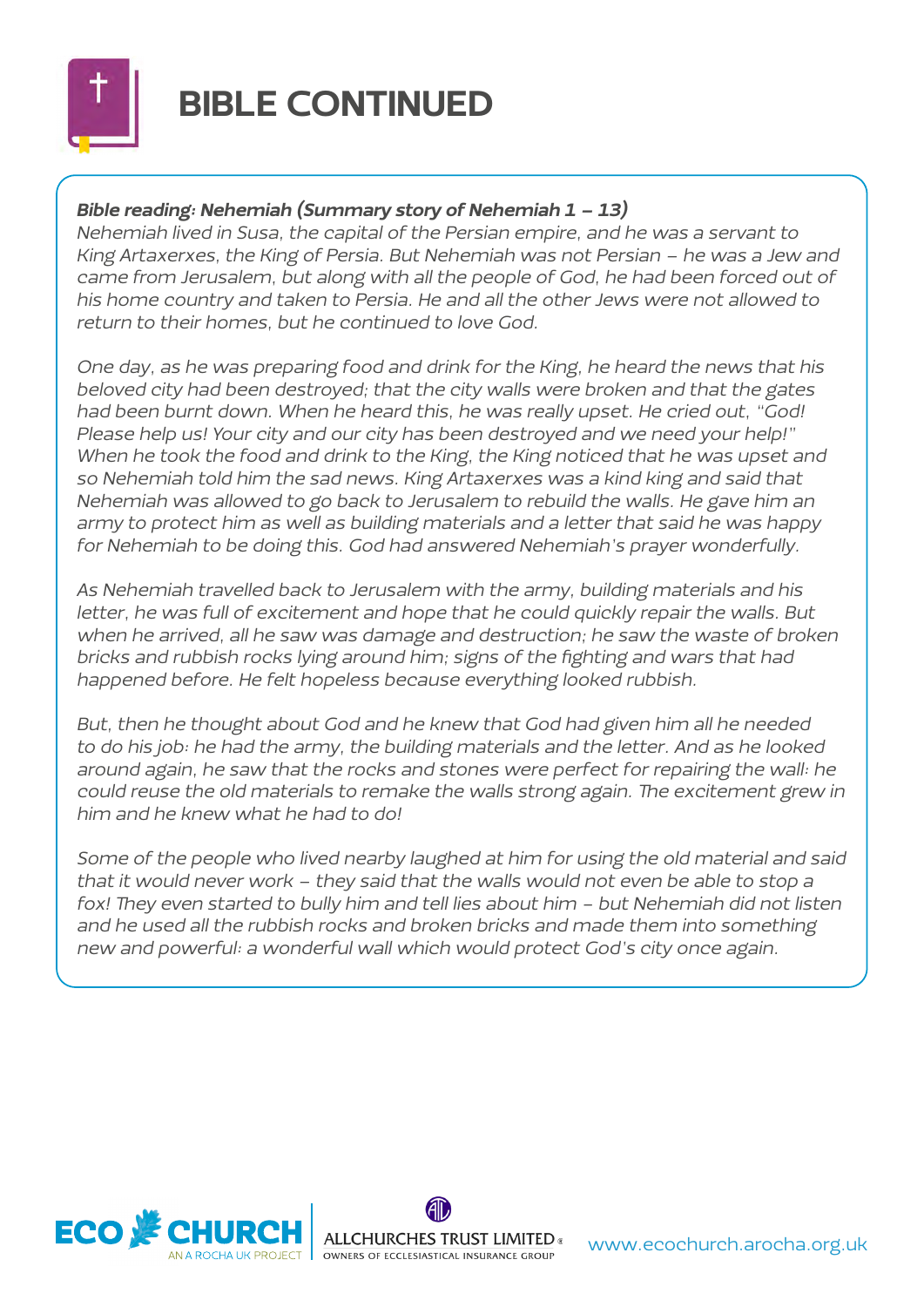

## BIBLE CONTINUED

#### Bible discussion

- What did Nehemiah want to do? (rebuild the walls of his city)
- How did God help him? (made the king helpful giving his protection, resources and seal of approval; gave him creativity and a passion to do the job)
- What did he reuse to make the walls? (the old bricks and rocks)
- Why didn't Nehemiah just get lots of new brick and rock and build the wall out of that? (the old bricks were good enough; they were part of the old city and were part of the history; new bricks would cost money which he didn't have)
- God can take rubbish and broken things and make them into new and wonderful things, lives and people: where have you seen that happen?
	- Which of these re- words did Nehemiah do?
	- Reuse (use again)
	- Repurpose (find a new purpose for)
	- Repair (fix something that is broken)
	- Recycle (take something back to its basic parts and remake it)
	- He reused bricks and rocks and repaired the wall



#### Rubbish Examination

We are going to think about the waste which our church creates in its everyday life.

- Together, as a whole group, make a list of the activities which are done in the church building (including scouts, mums and tots, services etc…)
- In pairs, look at one activity and think about what waste is created from it?
- Together, as a whole group, talk about where the waste is put?
- If it doesn't disturb a service, go for a walk around the church and look at the waste collection facilities – are there recycling bins?
- Or watch and discuss a video about landfill and recycling (for suggestions, see extra resources)
- Examine the rubbish from the first game and identify which ones can be recycled.
- Ask the children to think of ways you could reduce waste in your church (e.g. people could bring their own cups, compost tea bags and grass cuttings, make food rather than pre-packaged food etc…)

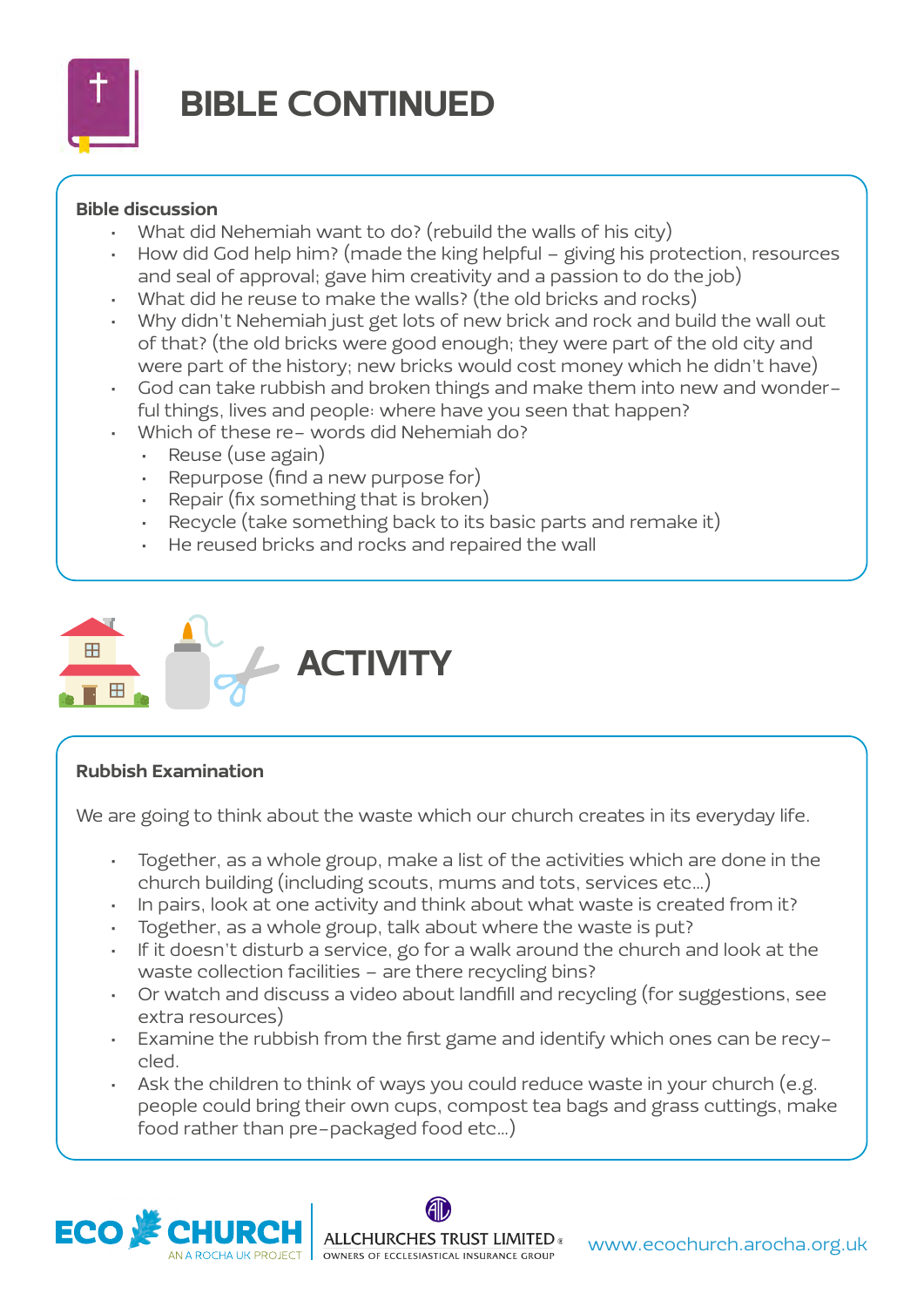

## ACTIVITY CONTINUED

#### Rubbish Repurposing

#### Either

Create posters to encourage recycling within the church building.

#### Materials:

- A4 paper, pencils and pens
- Glue/ Sticky tape
- Pieces of rubbish if you want to make a collage

#### Instructions:

- Make a whole group list of the materials which can be recycled within your church/ local council. Decide whether you want to make collections of other items which need to be recycled independently (for suggestions, see extra resources)
- Create clearly worked posters so that all church building users know what can be recycled.
- Optional add pieces of rubbish to the poster to make it into a collage.

#### Or

Repurpose a piece of rubbish into a new object. You could choose a design for all the children to make (for suggestions, see extra resources) or you could give them free range with a pile of clean rubbish (depending on your time, children and available resources)

#### Materials:

- A range of clean rubbish (ask the leaders and children to collect over the preceding week)
- Scissors
- Glue/ Sticky tape
- Pens and pencils

#### Instructions:

- Repurpose the clean rubbish into a new object with a new purpose.
- Share the creation with each other explaining the new purpose.
- Create a display for the whole church to enjoy and be inspired.

#### Or

Start the process of creating a plastic bottle greenhouse or cold frame for use within the church grounds (for suggestions, see extra resources). This is a longer term project but the children could design posters asking for the empty, clean and label-less 2 litre bottles to be donated.

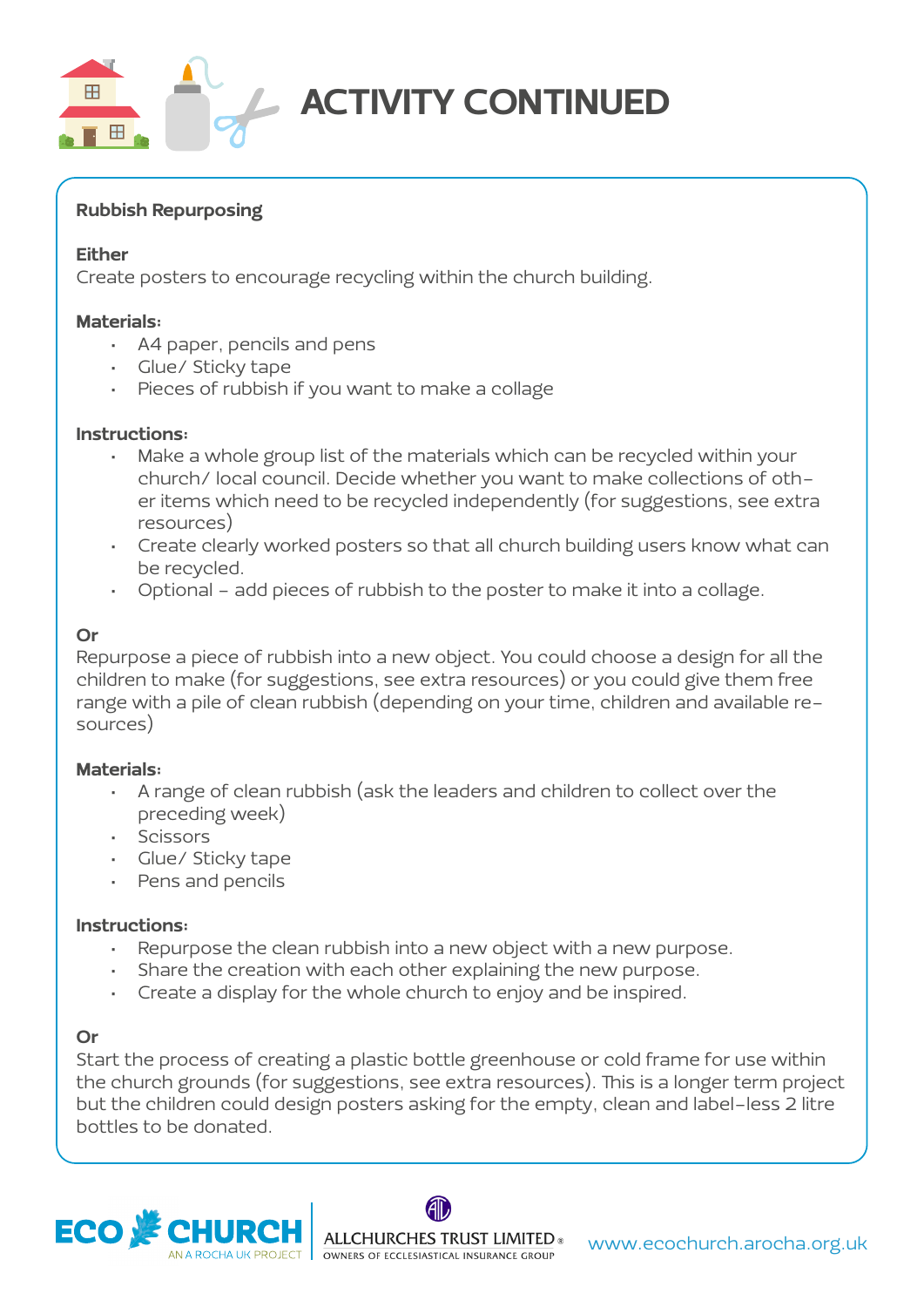

Creator God, thank you for your plan of no waste, so that in your created world, all waste is reused, repaired and recycled. We are sorry for when we have created waste and not thought about the effect this has in your world.

Thank you for giving us the gift of creativity which allows us to show something of your character. Thank you for Nehemiah's creativity with taking broken bricks and rubbish rocks and making a strong and powerful wall which showed your power. Please help us to take our everyday waste and create it into something new.

Thank you that you do not waste, and we ask that, even within our own lives, you would take those things which feel broken and rubbish and create them into something new. Amen



#### Sung Worship

"Alive" Hillsong:<https://www.youtube.com/watch?v=qEvEVALLjNQ>

"Build my Life" ny Pat Barrett: [https://www.youtube.com/watch?v=Sf\\_QxS3uji4c](https://www.youtube.com/watch?v=Sf_QxS3uji4c)



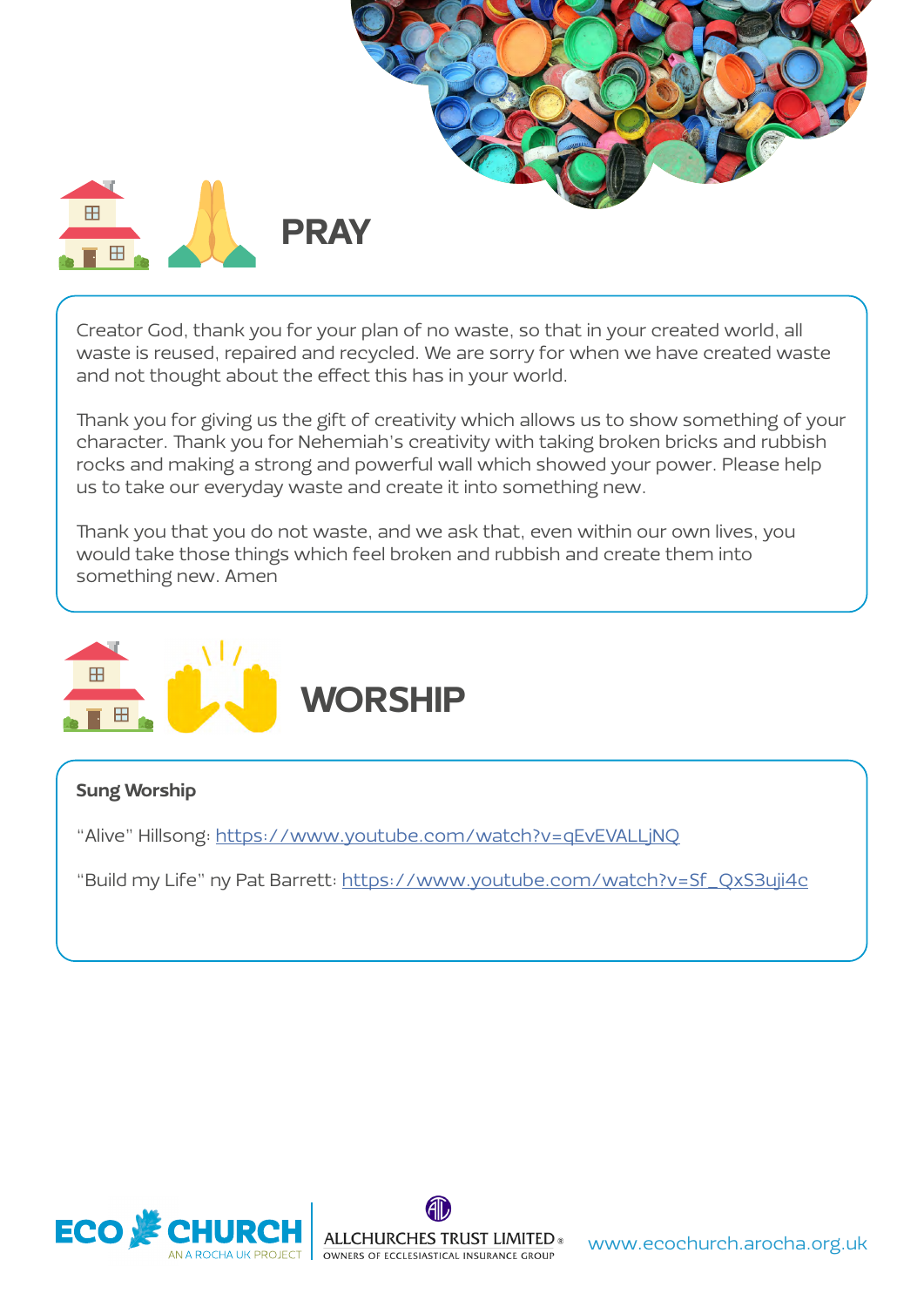

## GOING DEEPER

#### Rubbish Video suggestions:

- The journey of 3 plastic bottles: [https://www.youtube.com/watch?v=\\_6xlNy-](https://www.youtube.com/watch?v=_6xlNyWPpB8&t=131s)[WPpB8&t=131s](https://www.youtube.com/watch?v=_6xlNyWPpB8&t=131s)
- Paper recycling: [https://www.youtube.com/watch?app=desktop&v=tO5O-](https://www.youtube.com/watch?app=desktop&v=tO5O3iqbEco&feature=youtu.be)[3iqbEco&feature=youtu.be](https://www.youtube.com/watch?app=desktop&v=tO5O3iqbEco&feature=youtu.be)

#### Independent recycling suggestions:

- Pen recycling:<https://www.terracycle.com/en-GB/brigades/bic-uk> you could become a local collection centre and then deliver to the closest drop-off point.
- Crisp bag recycling: [https://www.terracycle.com/en-GB/brigades/crisppack](https://www.terracycle.com/en-GB/brigades/crisppacket)[et](https://www.terracycle.com/en-GB/brigades/crisppacket) - you could become a local collection centre and then deliver to the closest drop-off point.
- Ink cartridge recycling:<http://www.zerowasterecycling.co.uk/>

#### Repurposing suggestions:

- Toilet roll into a pen holder: [https://www.cushelle.com/everyday-fun/](https://www.cushelle.com/everyday-fun/craft-ideas/how-to-make-an-original-pencil-pot-using-toilet-roll-tubes/) [craft-ideas/how-to-make-an-original-pencil-pot-using-toilet-roll-tubes/](https://www.cushelle.com/everyday-fun/craft-ideas/how-to-make-an-original-pencil-pot-using-toilet-roll-tubes/)
- Tetrapak Christmas Ornaments: [https://www.ohohdeco.com/recy](https://www.ohohdeco.com/recycled-christmas-ornament/)[cled-christmas-ornament/](https://www.ohohdeco.com/recycled-christmas-ornament/) Other ways to repurpose Tetrapak containers: [https://godiygo.com/21-great-ways-to-make-use-your-tetra-pak-pack](https://godiygo.com/21-great-ways-to-make-use-your-tetra-pak-packaging/)[aging/](https://godiygo.com/21-great-ways-to-make-use-your-tetra-pak-packaging/)
- Milk bottle elephants:<https://mykidcraft.com/milk-bottle-elephants/>
- Plastic bottle animal planters: [https://www.thecrafttrain.com/woodland-ani](https://www.thecrafttrain.com/woodland-animal-plastic-bottle-planters/)[mal-plastic-bottle-planters/](https://www.thecrafttrain.com/woodland-animal-plastic-bottle-planters/)
- · Plastic bottle skittles: [https://learn.tearfund.org/-/media/learn/resources/](https://learn.tearfund.org/-/media/learn/resources/footsteps/2019-tearfund-footsteps-107-waste-en-childrens-page.pdf) [footsteps/2019-tearfund-footsteps-107-waste-en-childrens-page.pdf](https://learn.tearfund.org/-/media/learn/resources/footsteps/2019-tearfund-footsteps-107-waste-en-childrens-page.pdf)
- Other ideas: [https://www.campliveoakfl.com/56-best-plastic-bottle-craft](https://www.campliveoakfl.com/56-best-plastic-bottle-craft-ideas-for-kids/)[ideas-for-kids/](https://www.campliveoakfl.com/56-best-plastic-bottle-craft-ideas-for-kids/)

#### Make a plastic bottle greenhouse:

• [http://www.reapscotland.org.uk/wp-content/uploads/2011/04/Plas](http://www.reapscotland.org.uk/wp-content/uploads/2011/04/Plastic_Bottle_Greenhouse_Instructions_2004.pdf)[tic\\_Bottle\\_Greenhouse\\_Instructions\\_2004.pdf](http://www.reapscotland.org.uk/wp-content/uploads/2011/04/Plastic_Bottle_Greenhouse_Instructions_2004.pdf) - adapt sizes and quantities of bottles to make a coldframe.

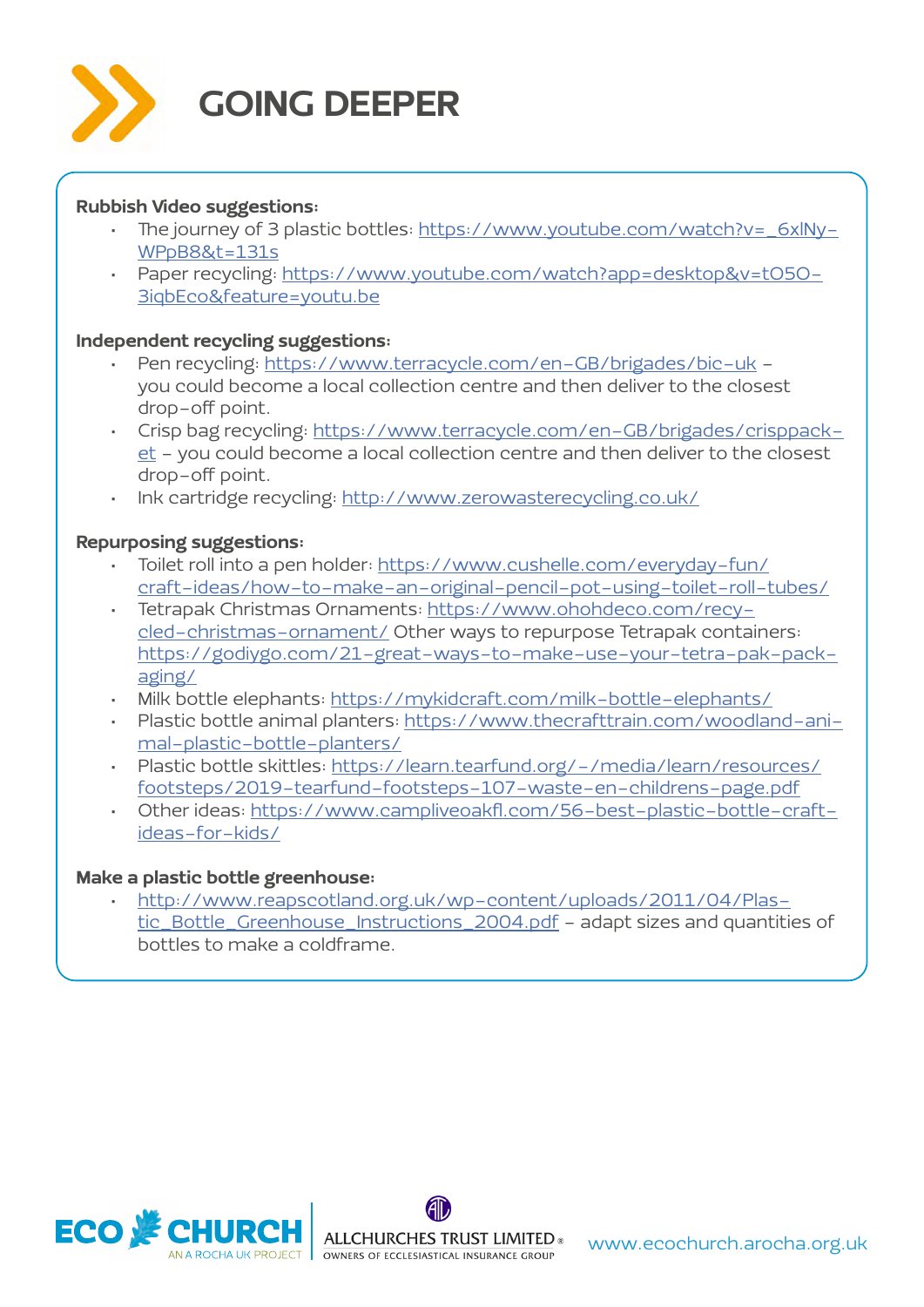

#### Activity - Building Sights

We are going to look at our own church building.

#### Materials:

- Clipboards
- A5 paper & pens

#### Instructions:

- What features can you see on the outside of the church building which celebrate God? (e.g. Stained glass windows and statues of saints; tower or spire or pinnacle; large door; brick patterns and decorations)
- What did the builders want to show about God? (Telling stories; pointing towards God; welcome to all; beauty)
- What would you do differently if you built it now? (e.g. Solar panels, double-glazed windows plus many others)

Individually, write a description of what can been seen:

- To the North I can see…
- To the South I can see…
- To the East I can see…
- To the West I can see…
- Above me I can see…
- Below me I can see…

#### Action - Building worship base

We are going to create our own places of worship which give glory to God.

#### Materials:

- Tarpaulins & ropes
- Sticks, logs (if these are not available on-site)
- Old carpet tiles (available from any carpet shop as they throw out sample books)

#### Instructions:

- Either as a whole group or in small groups, create a place of worship which gives glory to God within the church ground.
- Use the resources provided and natural materials around (e.g. sticks, logs, trees etc…)
- Think about how it gives glory to God maybe in its design, its views or its decoration.
- At the end, appreciate the (each) group's new place of worship